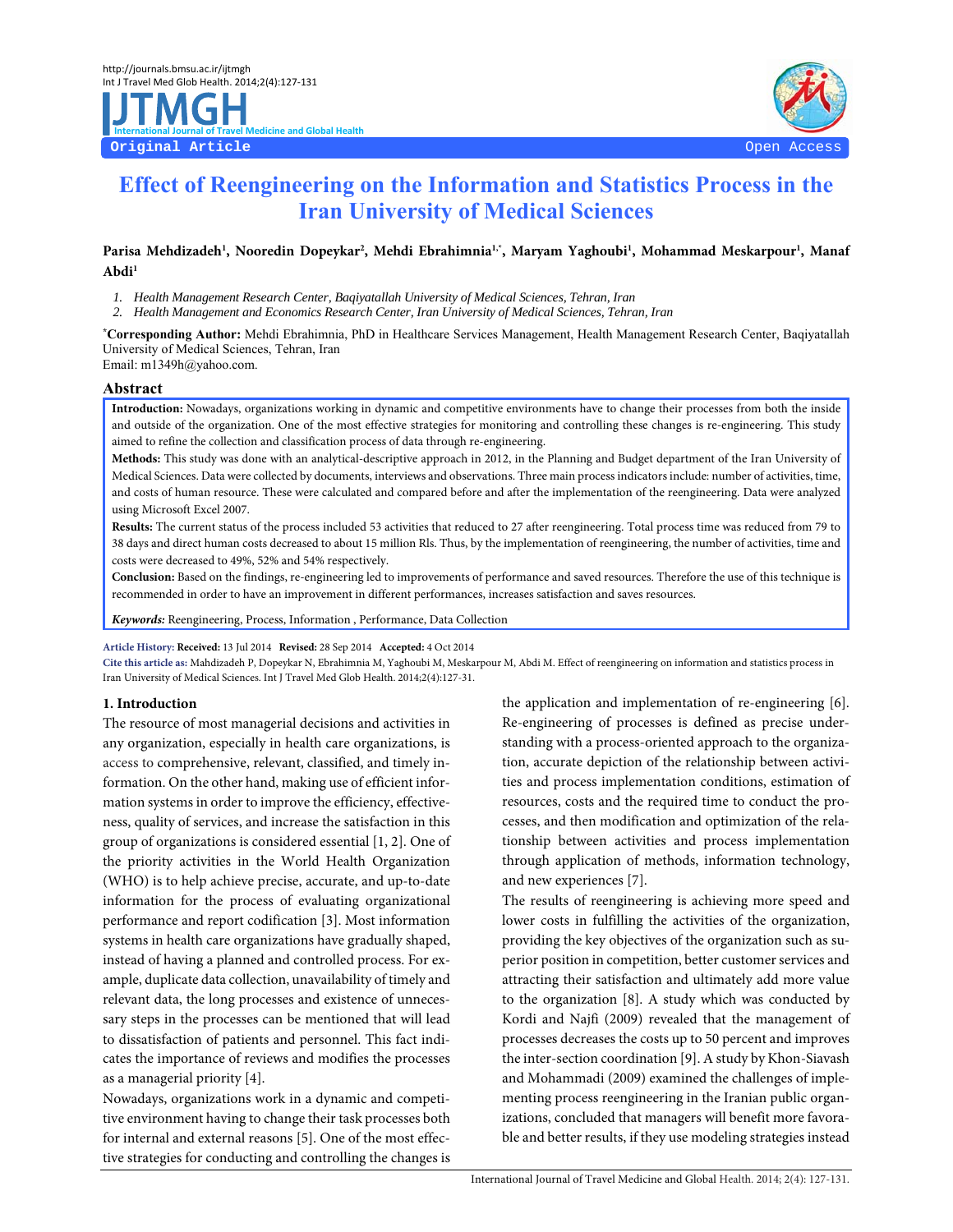of spending time and costs on meeting technological challenges that are created during executive tasks [10]. A study by Tefan Institute shown that the process time decreased by 27 percent due to the implementation of reengineering [11]. A study by Amiri et al. (2010) proves that the enhancement of service quality, increasing employer satisfaction, ability improve production processes, the integration of the organization, efficiency, and reducing the production time are recognized as reengineering effects [12]. In a study on strategic management of reengineering in organizations that was conducted by Kermanshah and Sepehri (2006) focusing on criticizing organizational reengineering theories revealed that reengineering models will be different from each other regarding the life cycle of the organization, the status of human resources, and the status of technology in the organization [13].

One of the methods of process reengineering is making use of task simplification techniques. This technique eliminates the extra activities and replaces them with new methods through creating changes in methods that organizational processes were implemented. In this approach, which is established based on Hummer and Champy, after the formation of reengineering the team whose members are the process owners and stakeholders and after identifying the problematic processes, reengineering will be done by identification and precise recording of the process steps and then modification and improvements will be done [14-16]. Since improving the process of data collection significantly increases the efficiency, effectiveness, and quality of services and customer satisfaction, this study was conducted aiming to assess the effects of reengineering the data collection and classification process.

## **2. Methods**

This is a qualitative study applying action research methodology conducted in a descriptive –analytical method in 2012 at the Department of Planing and Budget of the Iran Universities of Medical Sciences. For the purpose of this study which was conducted to modify processes through re-engineering, the process of data collection was elected among the main process with the opinion of university administrators, on the basis of brainstorming according to time and budget constraints. The sample of the study was the experts and the management of the Department of Statistics and Information as the process's main owners. According to studies done by Souri (2007), all reengineering models possess common dimensions; thus, in his book entitled reengineering in Iranian Organizations, he has provided a localized version whose bases include improvement and modification of task methods. The present study is also based on the steps of this methodology [7]. The data gathering tool was the standard form of the task flowchart which was completed via reviewing the documents, observing the activities, and interviews with process owners [17]. Based on the aims

of the study, three performance indicators were determined: The number of process activities, the required time for completing the process (in terms of day), and the direct cost of human resource (in million rials). In order to calculate the time indicator, the duration of each step of the process (per hour) was declared by the relevant expert, and it was recorded in the form after getting feedback from the information manager and the research team. Then, the total time to perform all stages of the process was determined and then converted to day unit (every 8 hours of work equaled day). Furthermore, for measuring the indicator of human resources costs, first, all of the average monetary value of one hour of activity for each process expert was calculated based on their salaries and it was multiplied by the total number of hours spent for each of them in process. This study was carried out in a few steps: in the first step the process reengineering team consisting of the personnel of Information Department was formed and they were trained by the researchers. In the second step, the ID and scenario of the process was completed based on the standard form. Then in the third step, all the activities of the data collection process, from the beginning to the end, were recorded in the form of vertical flowchart of process. All unrelated activities to the process were excluded from the study. In the fourth step, the reengineering operation (in the format of elimination, integration, maintaining, etc.) was performed by experts as the most important part of the task. Finally, a modified vertical work flow of process was drawn and extra activities were removed, integrated or combined by helping team members. In order to data analysis, Excel 2007 software was used.

## **3. Results**

The findings resulted from studied variables (number of task steps, time and cost of the process) in data collection process before and after the reengineering shows that all parameters have significantly improved. The data collection process of the university was done in five main sections whose activities was divided and recorded in six processes including: Decision making, Recording, Pause/Delay, Inspection, Transmission and Operation.

As illustrated in table 1, before reengineering, the data collection process was conducted in 53 activities; however, after the modification of the processes it was reduced to 27 activities. In other words, by the implementation of reengineering 51% of the activities were either eliminated or integrated. Use of information technology in the reform process includes replacing the virtual archive, using electronic signatures in multiple correspondences and administrative communications, using computerized systems played an important role. The highest decrease in activities was related to the process of operation and transmission. And the lowest decrease in activities was related to the process of recording (Figure 1).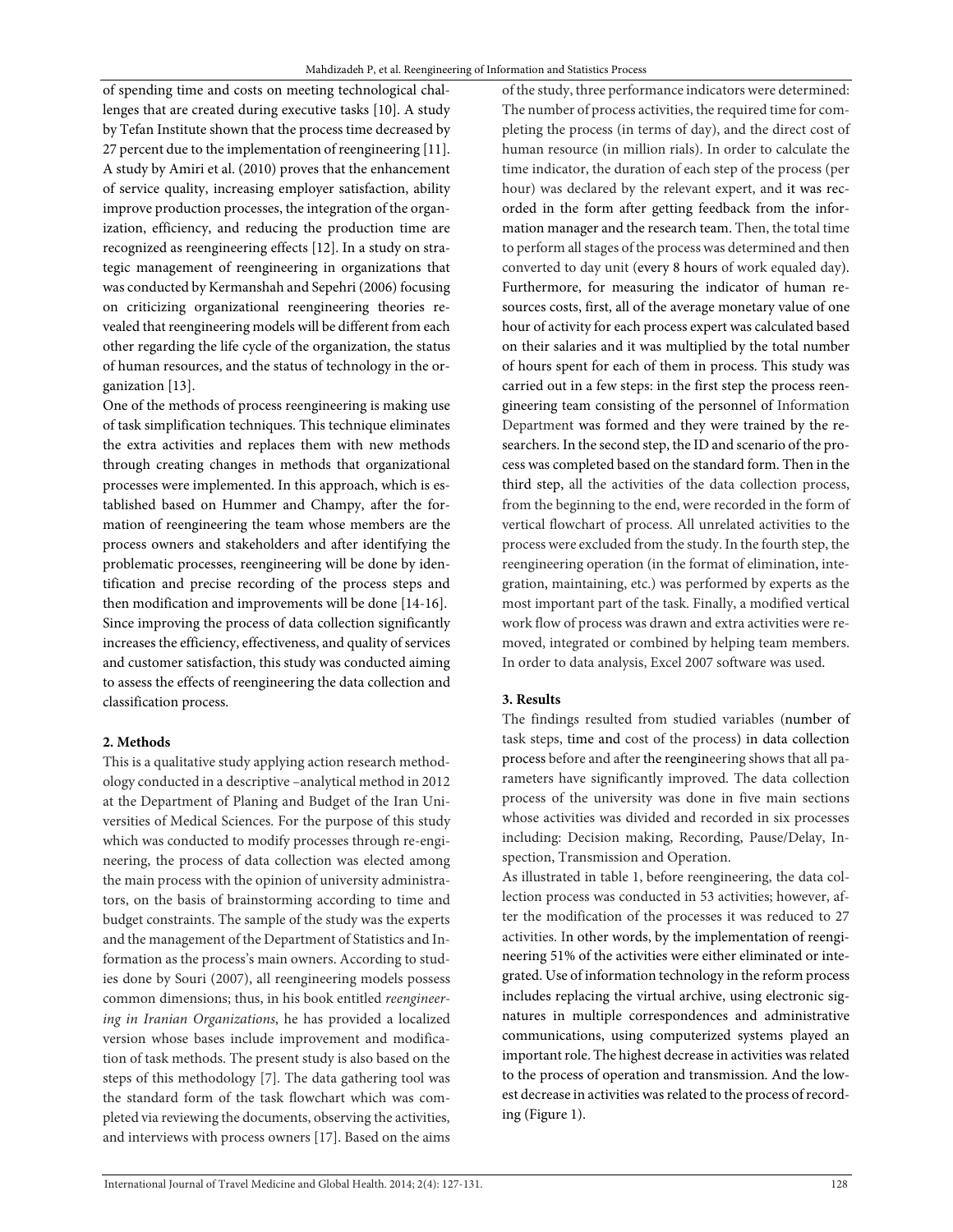| Row            | Type of activity<br>Functor              | Decision<br><b>Making</b> |   | Recording    |      | Delay          |   | Inspection |      | Transmission |      | Operation |      | Total       |                 |
|----------------|------------------------------------------|---------------------------|---|--------------|------|----------------|---|------------|------|--------------|------|-----------|------|-------------|-----------------|
|                |                                          | <b>Before</b>             | ₩ | <b>Befor</b> | fter | Before         | ₩ | Before     | fter | <b>Befor</b> | fter |           | fter | Bei<br>EQES |                 |
|                | Statistics and Information Experts       |                           |   |              |      | $\overline{2}$ |   |            |      | 8            | 3    | 14        | 6    | 25          | $\overline{11}$ |
| 2              | Statistics and Information Manager       |                           |   |              |      |                |   | 4          | 2    | 11           | 6    |           |      | 16          | 8               |
| $\overline{3}$ | Deputy Director of Management<br>Sources | $\sim$                    |   |              |      |                |   | 3          |      | 6            | 5    |           |      | 12          |                 |
| 4              | Office of University President           |                           |   |              |      |                |   |            |      |              |      |           |      |             |                 |
|                | Total                                    | 3                         |   |              |      | 2              |   |            | 3    | 25           | 15   | 15        | 6    | 53          | 27              |





**Figure 1.**Comparison of the activities for the process of data collection and classification before and after reengineering



Figure 2. Comparison of "time" indicators for the process of data collection before and after of reengineering (day)



Figure 3. Comparison of "cost" indicators for data collection process before and after reengineering (million rials)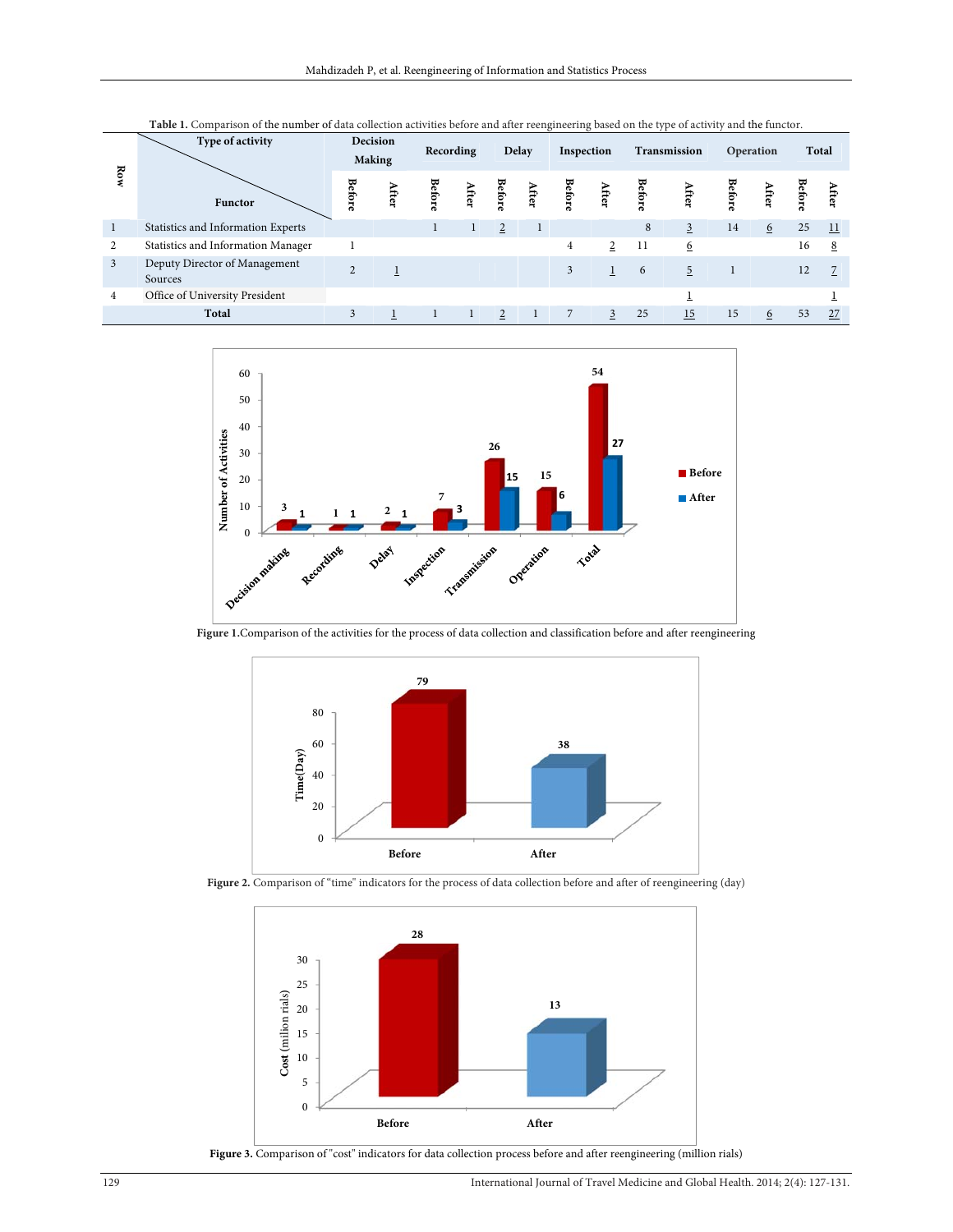In terms of "time" indicators, the time required for the process of data collection and classification was reduced from 79 days to 38 days after the reengineering (Figure 2). Also, from the viewpoint of "cost" indicators, human resource costs of data collection and classification process was reduced by15 million rials after reengineering (Figure 3).

## **4. Discussion**

According to the results of all investigated indicators (number of task steps, time and cost) in the data collection process, before and after reengineering, all of the indicators have significantly improved. Based on the results of the study, significant outcomes were found from the reengineering of the data collection and the classification process and implicating it in the organization based on the performance indicators of time and cost. So after implementing the reengineering and process modification, the data collection and classification activities were reduced to 27. In other words, 49% of the activities were eliminated by the application of reengineering.

In this study, a substantial reduction in the duration of processes was observed which is consistent with what is expected from implementing reengineering principles in the organization. The required time for data collection and classification was reduced from 79 to 38 work days after the reengineering implementation (52%). In the study by Tefen Institute a 27% reduction in the process duration was obtained that was consistent with the results of the present study with 52% reduction in process duration; however, the reduction of the process duration in the recent study is more than that of Tefen study [11]. In a study entitled "Business Processes Reengineering Portfolio Selection" stated that the reduction in the production time is one of the reengineering effects. So the results of our study also indicated the reduction of time and cost due to the application of reengineering  $[12]$ .

Further, by the implementation of reengineering, the amount of direct human resource costs that were paid in the form of salaries decreased by 15 million rials. The results of the study are consistent with the results of the study conducted by Kordi and Najafi. which was associated with 50 percent decrease in the costs due to the application of reengineering [9]. A study by Sarraf (2010) on implementing an appropriate model for process reengineering, states that reengineering leads to accelerating the activities and reducing the costs [18]. In our study also 54% reduction in costs and 52% reduction in the duration of activities were obviously observed. Thus, regarding the fact that one of the fundamental problems in healthcare organizations is the lack of resources, and also studies have indicated that a lot of resources are wasted in this section, so application of reengineering in healthcare organizations seems to be useful. In a study conducted by Yahyavi as "Achieving Customer Satisfaction by Re-engineering" shown that reengineering is as a tool for improving satisfaction [19]. Thus it is essential

that the benefits of implementing of reengineering be considered by managers of organizations. In our study, reduction of time, cost and the number of activities, can increase the satisfaction of users who are also our internal customers. The Significant limitation of the present study was unavailability to indirect manpower costs of process.

## **5. Conclusion**

Regarding the fact that process re-engineering is a method that affects all aspects of an organization, it is necessary to have full control over the entire task stages and evaluate the performance of process reengineering by the executors and administrators. Based on the findings of this study, reengineering improves the performance and saves the organizational resources. Hence, regarding the dynamism and competitive environment of today's organizations, and also regarding the entrance of new technologies into administrative and organizational domains, this method is recommended to be used regularly and periodically. According to the importance of re-engineering to increase productivity, updating the process by the other departments of universities will be recommended.

## **Acknowledgments**

We thank the Health Management Research Center of the Baqiyatallah University of Medical Sciences, Tehran, Iran; for both spiritual and material supports.

### **Authors' Contributions**

PM contributed to the implementation, interpretation, writing of manuscript. ND & MM performed the review of the literature, and edited the first version. MY & MA contributed to study conception, design and interpretation. ME contributed to study conception, design, implementation, interpretation and the writing of the manuscript and he is the guarantor responsible for the content of the article.

#### **Financial Disclosure**

The authors declare no competing interests.

#### **Funding/Support**

We thank the Health management Research Center of Baqiyatallah University of Medical Science for financial supports.

#### **References**

- 1. Ajami S. A Survey of hospital information systems. Isfahan: Isfahan University of Medical Sciences; 2003. Persian.
- 2. Farzandipour M, Sadoughi F, Mediani Z. Hospital information systems user needs analysis: A vendor survey. J Health Informatic Develop Countries. 2011;5(1):147-54.
- 3. Murray CJ, Evans D. Health systems performance assessment. World Health Organization Geneva; 2006.
- 4. Austin CJ, Harvey WJ. Information systems for health services administration. Ann Arbor, Mich: Health Administration Press; 1988.
- 5. Cheng MY, Tsai HC, Lai YY. Construction management process reengineering performance measurements. Automation in Construction. 2009;18(2):183-93.